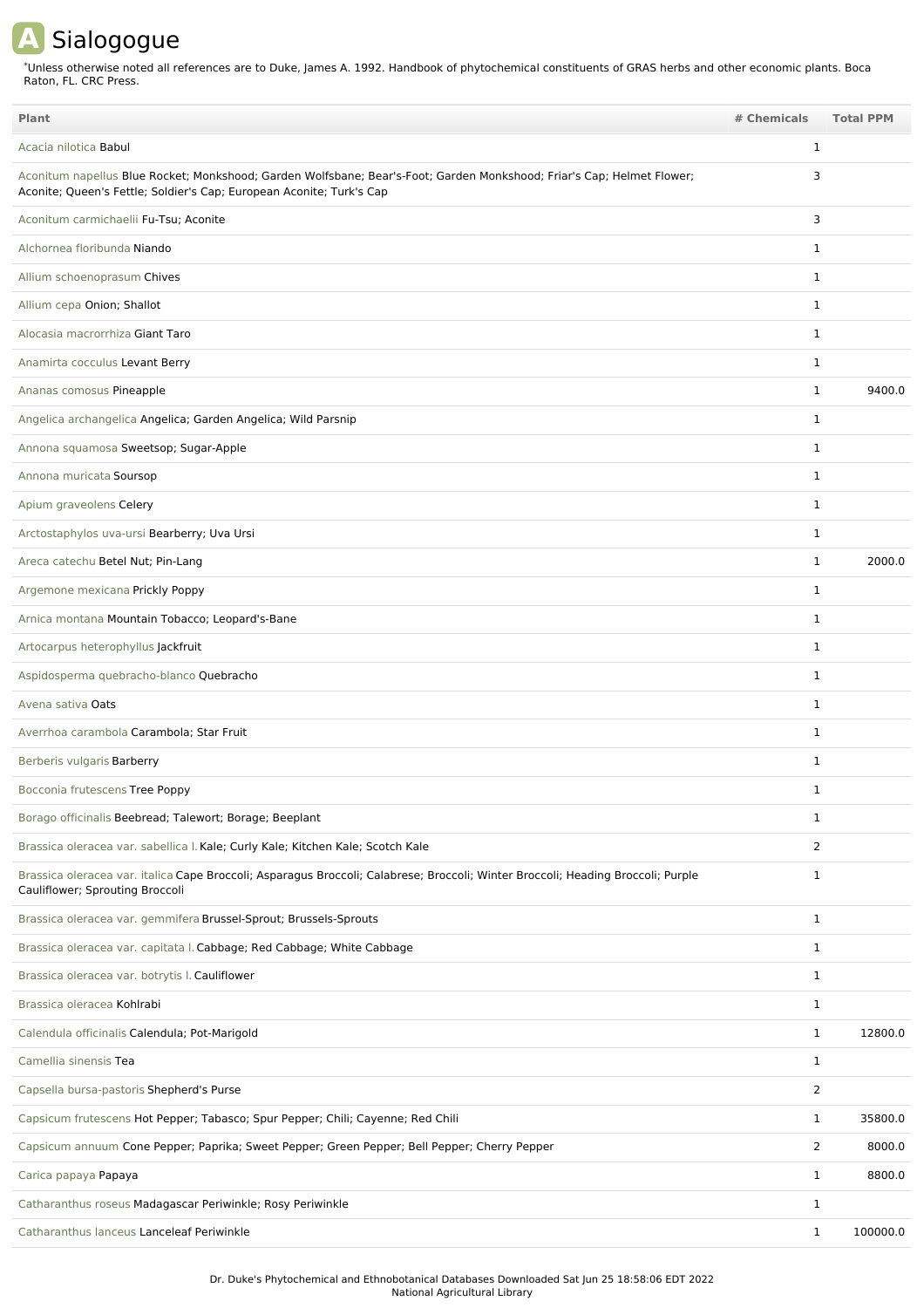| Plant                                                                                   | # Chemicals    | <b>Total PPM</b> |
|-----------------------------------------------------------------------------------------|----------------|------------------|
| Centaurium erythraea Centaury                                                           | 2              |                  |
| Cephaelis ipecacuanha Ipecac; Raicilla                                                  | 1              |                  |
| Chaenomeles lagenaria Chinese Quince; Mu-Kua                                            | $\mathbf{1}$   |                  |
| Chelidonium majus Celandine                                                             | $\overline{2}$ |                  |
| Chenopodium ambrosioides Wormseed; Epazote                                              | $\mathbf{1}$   |                  |
| Cichorium intybus Chicory; Witloof; Succory                                             | $\mathbf 1$    |                  |
| Citrus sinensis Orange                                                                  | $\mathbf{1}$   | 4000.0           |
| Citrus reticulata Tangerine; Mandarin                                                   | $\mathbf{1}$   | 4200.0           |
| Citrus paradisi Grapefruit                                                              | $\mathbf{1}$   | 1200.0           |
| Citrus mitis Calamansi; Calamondin                                                      | $\mathbf 1$    |                  |
| Citrus aurantium Bitter Orange; Petitgrain                                              | $\mathbf{1}$   |                  |
| Citrus aurantiifolia Lime                                                               | $\mathbf{1}$   | 4000.0           |
| Cocos nucifera Cocotero (Sp.); Coconut; Coconut Palm; Nariyal; Copra; Kokospalme (Ger.) | $\mathbf 1$    |                  |
| Coleus forskohlii Forskohl's Coleus                                                     | $\mathbf{1}$   | 9260.0           |
| Coleus barbatus Forskohl's Coleus                                                       | $\mathbf{1}$   | 9260.0           |
| Convallaria majalis Lily-Of-The-Valley                                                  | $\mathbf 1$    |                  |
| Coriandrum sativum Cilantro; Chinese Parsley; Coriander                                 | $\mathbf{1}$   |                  |
| Cornus officinalis Chinese Dogwood                                                      | $\mathbf{1}$   |                  |
| Corydalis spp Fumewort                                                                  | 2              |                  |
| Crataegus sp.                                                                           | $\mathbf{1}$   |                  |
| Crataegus rhipidophylla Hawthorn                                                        | $\mathbf{1}$   |                  |
| Crataegus monogyna English Hawthorn; Hawthorn                                           | $\mathbf{1}$   |                  |
| Crataegus laevigata Whitethorn; Woodland Hawthorn; Hawthorn; English Hawthorn           | $\mathbf 1$    |                  |
| Cryptostegia grandifolia Rubber Vine                                                    | 1              |                  |
| Cuminum cyminum Cumin                                                                   | $\mathbf{1}$   |                  |
| Cydonia oblonga Quince                                                                  | $\mathbf{1}$   |                  |
| Daphne mezereum Spurge Laurel; Spurge Olive                                             | $\mathbf{1}$   |                  |
| Datura stramonium Jimsonweed                                                            | $\mathbf{1}$   | 4240.0           |
| Daucus carota Carrot                                                                    | $\overline{2}$ |                  |
| Dendrobium nobile Noble Dendrobium                                                      | $\mathbf{1}$   |                  |
| Digitalis purpurea Purple Foxglove                                                      | $\mathbf{1}$   |                  |
| Digitalis lanata Grecian Foxglove                                                       | $\mathbf{1}$   |                  |
| Duboisia myoporoides Pituri; Corkwood Tree                                              | $\mathbf{1}$   |                  |
| Echinacea spp Coneflower; Echinacea                                                     | $\mathbf{1}$   | 200.0            |
| Echinacea pallida Pale-Flower Echinacea; Echinacea; Pale Purple-Coneflower              | $\mathbf{1}$   |                  |
| Echinacea angustifolia Narrow Leaf Purple-Coneflower; Echinacea; Narrow Leaf Echinacea  | $\mathbf{1}$   |                  |
| Elettaria cardamomum Cardamom                                                           | $\mathbf{1}$   |                  |
| Elytrigia repens Wheatgrass; Couchgrass; Twitchgrass; Doggrass; Quackgrass              | $\mathbf{1}$   |                  |
| Equisetum arvense Field Horsetail; Horsetail                                            | $\mathbf{1}$   |                  |
| Eriobotrya japonica Loquat                                                              | $\mathbf{1}$   |                  |
| Eschscholzia californica California Poppy                                               | $\mathbf 1$    |                  |
| Euonymus atropurpureus Burning Bush; Wahoo                                              | $\mathbf{1}$   |                  |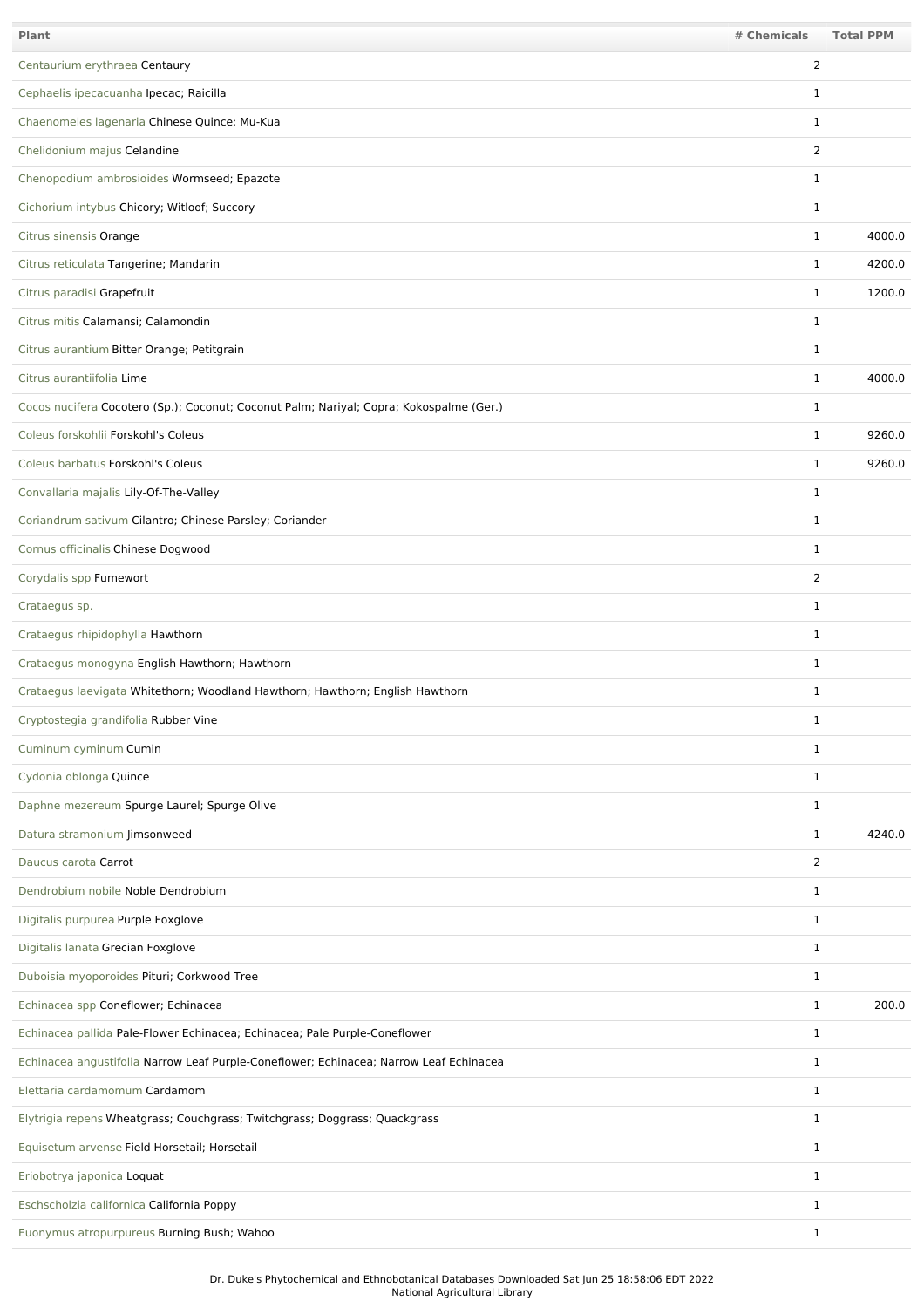| <b>Plant</b>                                                                                                                                                                                | # Chemicals    | <b>Total PPM</b> |
|---------------------------------------------------------------------------------------------------------------------------------------------------------------------------------------------|----------------|------------------|
| Euphorbia tirucalli Aveloz                                                                                                                                                                  | $\mathbf{1}$   |                  |
| Fagopyrum esculentum Buckwheat                                                                                                                                                              | $\mathbf 1$    | 30200.0          |
| Ficus carica Feigenbaum (Ger.); Figueira (Port.); Higo (Sp.); Fig; Higuera Comun (Sp.); Fico (Ital.); Figuier Commun (Fr.); Echte<br>Feige (Ger.)                                           | 1              | 107200.0         |
| Foeniculum vulgare Fennel                                                                                                                                                                   | $\overline{2}$ |                  |
| Fragaria spp Strawberry                                                                                                                                                                     | $\mathbf{1}$   | 16000.0          |
| Frangula purshiana Cascara Sagrada; Cascara Buckthorn                                                                                                                                       | $\mathbf 1$    |                  |
| Galium odoratum Waldmeister; Woodruff                                                                                                                                                       | $\mathbf{1}$   |                  |
| Gelsemium sempervirens Yellow Jessamine                                                                                                                                                     | 1              |                  |
| Genipa americana Jagua; Genipap                                                                                                                                                             | 1              | 12600.0          |
| Gentiana scabra Japanese Gentian                                                                                                                                                            | $\mathbf 1$    |                  |
| Gentiana lutea Yellow Gentian; Gentian                                                                                                                                                      | $\overline{2}$ | 3800.0           |
| Ginkgo biloba Ginkgo; Maidenhair Tree                                                                                                                                                       | $\mathbf{1}$   |                  |
| Glaucium flavum Horned Poppy                                                                                                                                                                | $\mathbf 1$    |                  |
| Glycine max Soybean                                                                                                                                                                         | $\mathbf{1}$   | 2000.0           |
| Glycyrrhiza glabra Licorice-Root; Smooth Licorice; Licorice; Commom Licorice                                                                                                                | $\mathbf 1$    |                  |
| Hedera helix Ivy                                                                                                                                                                            | $\mathbf{1}$   |                  |
| Helianthus annuus Girasol; Sunflower                                                                                                                                                        | 1              |                  |
| Hibiscus sabdariffa Acedera de Guinea (Sp.); Roselle; Jamaica Sorrel; Malventee (Ger.); Red Sorrel; Indian Sorrel; Kharkadi; Sorrel;<br>Rosa de Jamaica (Sp.); Rosella (Ger.); Sereni (Sp.) | 1              | 158667.0         |
| Hippeastrum vittatum Barbados lily                                                                                                                                                          | $\mathbf{1}$   |                  |
| Hippophae rhamnoides Yellow Spine; Sea Buckthorn; Sallow Thorn                                                                                                                              | $\mathbf 1$    |                  |
| Juglans regia English Walnut                                                                                                                                                                | $\mathbf{1}$   |                  |
| Kalanchoe pinnata Siempre Viva; Air Plant                                                                                                                                                   | $\mathbf 1$    |                  |
| Kalanchoe daegrimontiana Devil's-Backbone                                                                                                                                                   | 1              |                  |
| Kalmia latifolia Mountain Laurel; Spoonwood; Calico Bush                                                                                                                                    | $\mathbf{1}$   |                  |
| Lactuca virosa Bitter Lettuce                                                                                                                                                               | $\mathbf{1}$   |                  |
| Lactuca scariola Prickly Lettuce                                                                                                                                                            | $\mathbf{1}$   |                  |
| Lactuca sativa Lettuce                                                                                                                                                                      | $\mathbf{1}$   | 1200.0           |
| Ledum palustre Wild Rosemary; Marsh Tea                                                                                                                                                     | $\mathbf{1}$   |                  |
| Leonurus cardiaca Motherwort                                                                                                                                                                | $\mathbf{1}$   |                  |
| Lepidium meyenii Peruvian Ginseng; Maca                                                                                                                                                     | $\mathbf{1}$   |                  |
| Linum usitatissimum Linseed; Flax                                                                                                                                                           | $\mathbf{1}$   |                  |
| Lupinus albus White Lupine                                                                                                                                                                  | $\mathbf 1$    |                  |
| Lycopersicon esculentum Tomato                                                                                                                                                              | $\mathbf{1}$   |                  |
| Lycoris squamigera Resurrection Lily; Magic Lily                                                                                                                                            | $\mathbf 1$    |                  |
| Lycoris radiata Spider Lily                                                                                                                                                                 | $\mathbf{1}$   |                  |
| Macleaya cordata Plume Poppy                                                                                                                                                                | $\mathbf{1}$   |                  |
| Mangifera indica Mango                                                                                                                                                                      | $\mathbf{1}$   | 73200.0          |
| Matricaria recutita Annual Camomile; Wild Camomile; German Camomile                                                                                                                         | $\mathbf{1}$   |                  |
| Medicago sativa Alfalfa; Lucerne                                                                                                                                                            | $\mathbf{1}$   |                  |
| Morus alba White Mulberry; Sang-Pai-Pi                                                                                                                                                      | $\mathbf{1}$   |                  |
| Musa x paradisiaca Banana; Plantain                                                                                                                                                         | $\mathbf{1}$   | 7460.0           |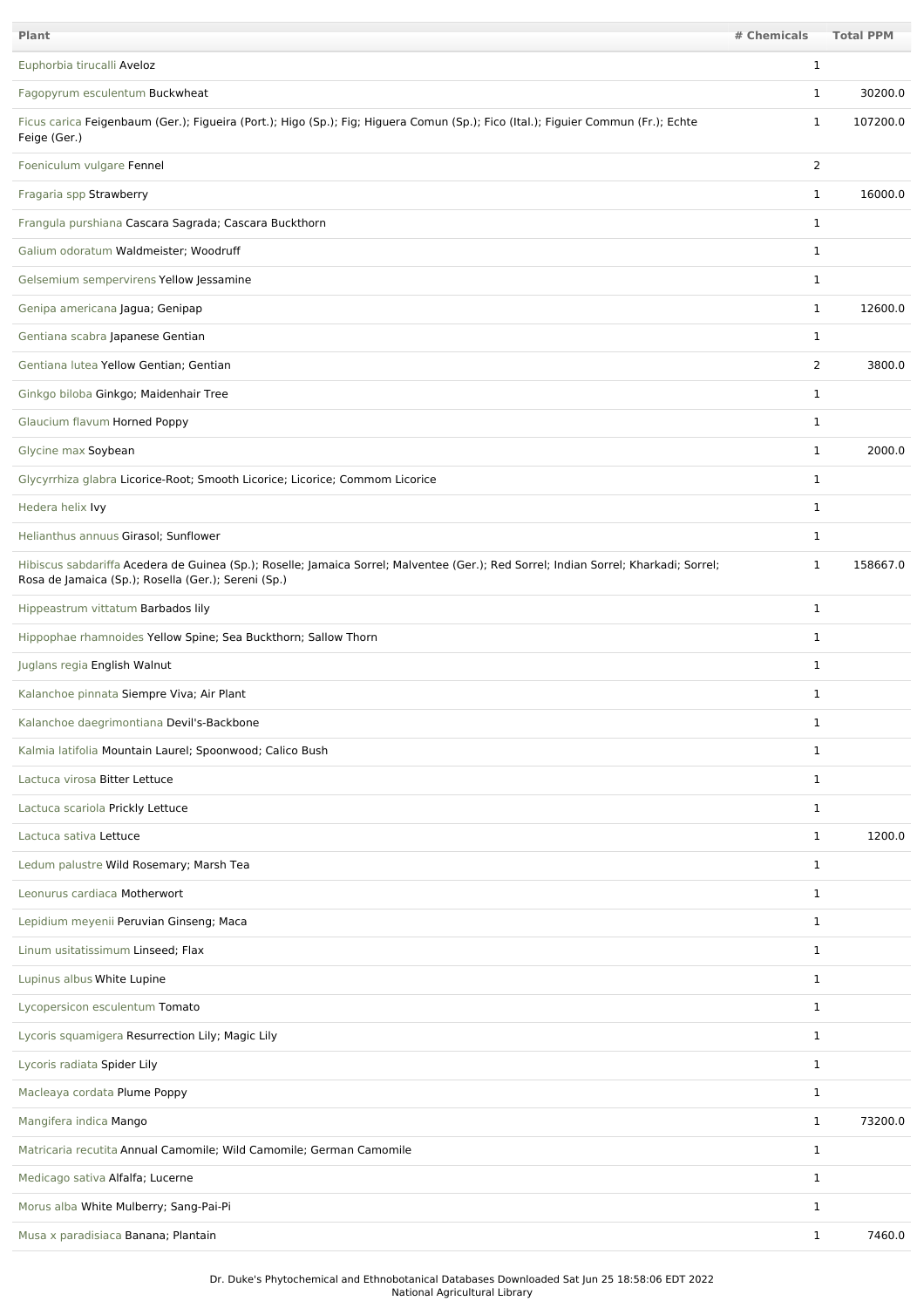| <b>Plant</b>                                                                                                                                                         | # Chemicals    | <b>Total PPM</b> |
|----------------------------------------------------------------------------------------------------------------------------------------------------------------------|----------------|------------------|
| Myrciaria dubia Camu-camu Negro (Peru); Camu-camu (Eng.,Peru,Scn.,Sp.); Araza de Agua (Sp.); Guapuro Blanco (Bol.);<br>Rumberry (Eng.); Camo Camo (Peru)             | 1              |                  |
| Myrtus communis Myrtle; Arrayan (Sp.); Myrte (Ger.); Mirto (Sp.)                                                                                                     | $\mathbf 1$    |                  |
| Narcissus tazetta Daffodil                                                                                                                                           | $\mathbf 1$    |                  |
| Nicotiana tabacum Tobacco                                                                                                                                            | 3              |                  |
| Nicotiana rustica Aztec Tobacco                                                                                                                                      | 1              |                  |
| Nicotiana glauca Tree Tobacco                                                                                                                                        | 1              |                  |
| Opuntia ficus-indica Nopalito; Indian Fig; Nopal; Prickly Pear                                                                                                       | $\mathbf 1$    | 3400.0           |
| Panax quinquefolius Ginseng; American Ginseng                                                                                                                        | 1              |                  |
| Panax ginseng Chinese Ginseng; Oriental Ginseng; Ginseng; Korean Ginseng                                                                                             | $\mathbf 1$    |                  |
| Pancratium maritimum Sea Daffodil                                                                                                                                    | $\mathbf 1$    |                  |
| Papaver somniferum Opium Poppy; Poppyseed Poppy                                                                                                                      | $\overline{2}$ |                  |
| Passiflora edulis Maracuya; Passionfruit                                                                                                                             | 1              |                  |
| Pausinystalia johimbe Yohimbe                                                                                                                                        | $\mathbf 1$    |                  |
| Petroselinum crispum Parsley                                                                                                                                         | 1              |                  |
| Physalis peruviana Cape Gooseberry; Ground Cherry                                                                                                                    | 1              |                  |
| Physalis ixocarpa Tomatillo                                                                                                                                          | $\mathbf{1}$   | 3000.0           |
| Pilocarpus racemosus Guadalupe Jaborandi                                                                                                                             | $\mathbf{1}$   | 8000.0           |
| Pilocarpus pennatifolius Paraguay Jaborandi                                                                                                                          | $\mathbf 1$    | 8000.0           |
| Pilocarpus microphyllus Maranhao Jaborandi                                                                                                                           | 1              | 20000.0          |
| Pilocarpus jaborandi Pernambuco Jaborandi; Indian Hemp                                                                                                               | $\mathbf 1$    | 20000.0          |
| Pimenta dioica Pimenta; Allspice; Jamaica-Pepper; Clover-Pepper; Pimento                                                                                             | $\mathbf 1$    |                  |
| Pimpinella anisum Anise; Sweet Cumin                                                                                                                                 | $\mathbf 1$    |                  |
| Pinus sylvestris Scotch Pine                                                                                                                                         | 1              |                  |
| Piper nigrum Pepper; White Pepper; Black Pepper                                                                                                                      | $\mathbf 1$    |                  |
| Piper betel Betel Pepper                                                                                                                                             | $\mathbf 1$    |                  |
| Piscidia piscipula Jamaica Dogwood                                                                                                                                   | $\mathbf{1}$   |                  |
| Pisum sativum Pea                                                                                                                                                    | $\mathbf 1$    |                  |
| Plectranthus barbatus False Boldo; Forskohl's Coleus; Indian Coleus                                                                                                  | $\mathbf{1}$   |                  |
| Polianthes tuberosa Tuberose                                                                                                                                         | $\mathbf 1$    |                  |
| Polygonum hydropiperoides Mild Water Pepper                                                                                                                          | $\mathbf{1}$   |                  |
| Polygonum hydropiper Common Smartweed                                                                                                                                | $\mathbf 1$    |                  |
| Polypodium vulgare Common Polypody; Sweet Fern                                                                                                                       | $\mathbf{1}$   |                  |
| Populus nigra Black Poplar                                                                                                                                           | 1              |                  |
| Portulaca oleracea Verdolaga; Purslane                                                                                                                               | $\mathbf{1}$   | 10200.0          |
| Prunus serotina Black Cherry; Wild Cherry                                                                                                                            | 1              |                  |
| Prunus domestica Plum                                                                                                                                                | $\mathbf 1$    | 30000.0          |
| Prunus cerasus Sour Cherry                                                                                                                                           | 1              |                  |
| Prunus armeniaca Apricot                                                                                                                                             | $\mathbf{1}$   | 44000.0          |
| Pueraria pseudohirsuta Chinese Kudzu                                                                                                                                 | $\mathbf 1$    |                  |
| Pueraria montana Kudsu; Kudzu                                                                                                                                        | 1              |                  |
| Punica granatum Granado (Sp.); Granatapfelbaum (Ger.); Granatapfelstrauch (Ger.); Mangrano (Sp.); Zakuro (Jap.); Pomegranate;<br>Romanzeiro (Port.); Grenadier (Fr.) | $\mathbf{1}$   |                  |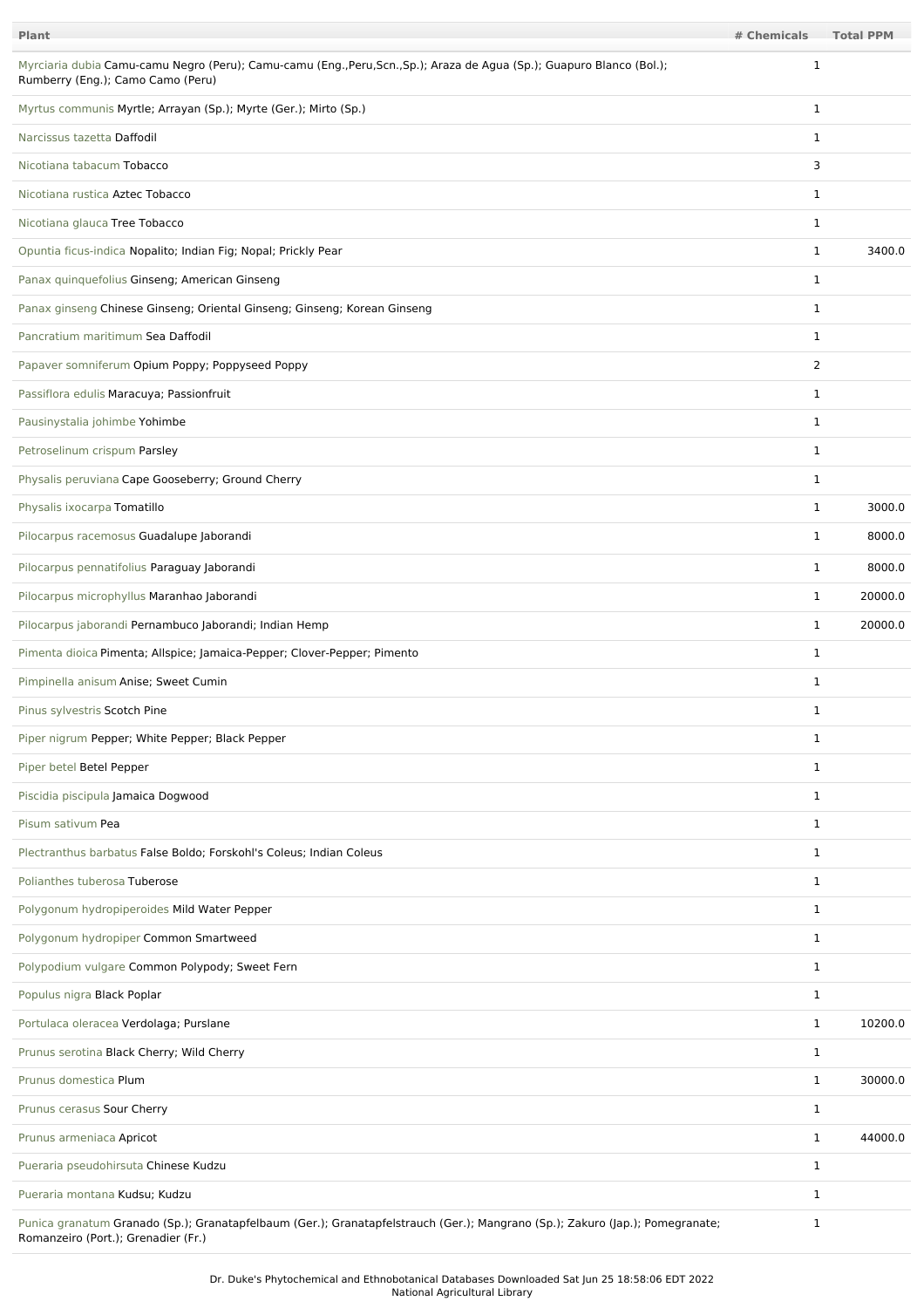| Plant                                                                                                          | # Chemicals    | <b>Total PPM</b> |
|----------------------------------------------------------------------------------------------------------------|----------------|------------------|
| Pyrus communis Pear                                                                                            | 1              |                  |
| Quassia amara Bitterwood; Quassia                                                                              | 1              |                  |
| Quisqualis indica Rangoon Creeper                                                                              | $\mathbf 1$    |                  |
| Rauvolfia vomitoria African Snakeroot                                                                          | $\mathbf 1$    |                  |
| Rauvolfia serpentina Serpentine Wood; Indian Snakeroot                                                         | 1              |                  |
| Rheum rhabarbarum Rhubarb                                                                                      | $\mathbf{1}$   |                  |
| Rhododendron molle Yellow Azalea                                                                               | $\mathbf 1$    |                  |
| Ribes uva-crispa Gooseberry                                                                                    | $\mathbf{1}$   | 14600.0          |
| Ribes rubrum Red Currant; White Currant                                                                        | 1              | 5200.0           |
| Rosa spp Rose Hips                                                                                             | 1              |                  |
| Rosa laevigata Cherokee Rose                                                                                   | $\mathbf 1$    |                  |
| Rosa gallica French Rose                                                                                       | $\mathbf{1}$   |                  |
| Rosa centifolia Cabbage Rose                                                                                   | $\mathbf 1$    |                  |
| Rosa canina Dog Rose; Dogbrier; Rose                                                                           | $\mathbf{1}$   | 124400.0         |
| Rubus idaeus Raspberry; Red Raspberry                                                                          | $\mathbf{1}$   |                  |
| Rubus fruticosus Blackberry                                                                                    | $\mathbf{1}$   |                  |
| Rubus chingii Chinese Raspberry                                                                                | 1              |                  |
| Ruta graveolens Rue                                                                                            | $\mathbf{1}$   |                  |
| Salvia officinalis Sage                                                                                        | $\mathbf{1}$   |                  |
| Sambucus nigra Black Elder; European Elder; European Alder; European Elderberry; Elder                         | $\mathbf{1}$   | 38000.0          |
| Sanguinaria canadensis Bloodroot                                                                               | $\overline{2}$ | 120000.0         |
| Sarcostemma acidum Soma                                                                                        | 1              |                  |
| Schisandra chinensis Wu Wei Zu; Wu Wei Zi; Schizandra; Magnolia Vine; Chinese Magnolia Vine; Five-Flavor-Fruit | 1              |                  |
| Sclerocarya caffra Marula                                                                                      | 1              |                  |
| Solanum tuberosum Potato                                                                                       | $\overline{2}$ | 2240.0           |
| Sophora pachycarpa Siberian Pachycarpa                                                                         | $\overline{2}$ |                  |
| Sorbus aucubaria Rowan Berry                                                                                   | $\mathbf{1}$   | 78000.0          |
| Spinacia oleracea Spinach                                                                                      | $\overline{2}$ |                  |
| Stevia rebaudiana Sweet Leaf of Paraguay; Stevia; Ca-A-E                                                       | $\mathbf{1}$   |                  |
| Tamarindus indica Kilytree; Tamarind; Indian Tamarind                                                          | $\mathbf{1}$   | 50000.0          |
| Trifolium pratense Red Clover; Cowgrass; Purple Clover; Peavine Clover                                         | $\mathbf{1}$   |                  |
| Trigonella foenum-graecum Bockshornklee (Ger.); Alholva (Sp.); Greek Clover; Fenugreek; Greek Hay              | $\mathbf{1}$   |                  |
| Tussilago farfara Coltsfoot                                                                                    | $\mathbf{1}$   |                  |
| Urtica dioica Stinging Nettle; European Nettle                                                                 | $\overline{2}$ |                  |
| Vaccinium vitis-idaea Lingen; Lingonberry; Cowberry                                                            | $\mathbf{1}$   |                  |
| Vaccinium myrtillus Whortleberry; Dwarf Bilberry; Bilberry                                                     | $\mathbf{1}$   |                  |
| Vaccinium macrocarpon Large Cranberry; Cranberry; American Cranberry                                           | $\mathbf{1}$   |                  |
| Valeriana officinalis Garden-Heliotrope; Valerian; Common Valerian                                             | $\mathbf{1}$   |                  |
| Valeriana jatamansi Indian Valerian                                                                            | $\mathbf{1}$   |                  |
| Vanilla planifolia Bourbon Vanilla; Vanilla                                                                    | $\mathbf{1}$   |                  |
| Viburnum prunifolium Black Haw                                                                                 | $\mathbf{1}$   |                  |
| Viburnum opulus Snowballbush; Guelder Rose; European Cranberry Bush; Crampbark                                 | $\mathbf{1}$   |                  |